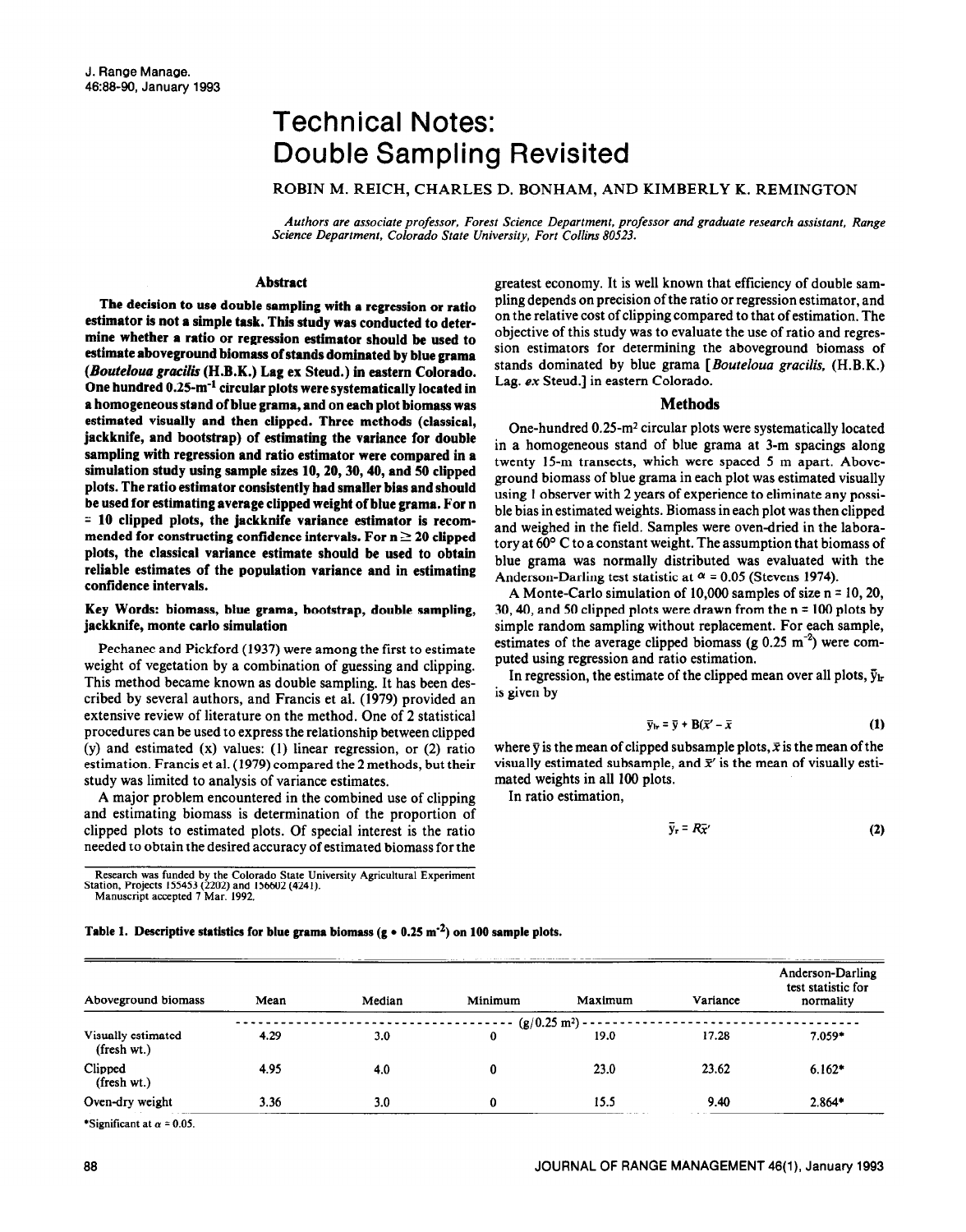where the ratio R is obtained from

$$
R = \frac{\bar{y}}{\bar{x}}
$$
 (3)

The decision to use the ratio or regression estimator depends on the relationship between clipped and visually estimated biomass. If a line fitting the data does not pass through the origin, and the distribution of clipped biomass is about the same throughout the range of visually estimated biomass, the regression estimator is most appropriate. If a line fitting the data passes through or very, close to the origin, and the distribution of clipped biomass is proportional to visually estimated biomass, the ratio estimator is more appropriate (Cochran 1977).

The bias for the 2 double-sample estimators was computed as the difference between the average of the 10,000 estimates of clipped biomass and the average clipped biomass on the 100, 0.25-m-' circular plots. Classical estimates of variance for both procedures, given by Cochran (1977) and Francis et al. (1979), were computed. In addition, variance estimates for (1) and (2) were computed using jackknife and bootstrap procedures (Schreuder and Ouyan 1992).

The jackknife procedure begins by removing one of the observations (i.e., plot) from the sample data. The desired statistic is then computed each time, with one of the observations eliminated (Smith and van Belle 1984). Standard error is then computed from the variability among these estimated values (Sokal and Rohlf 1981).

The bootstrap procedure requires random observations to be generated from the sample data. A subsample size of K is randomly selected with replacements from the n sample plots. This creates the bootstrap sample. The desired statistic is estimated based on the bootstrap sample. This is repeated N times to obtain N estimates of the average clipped biomass (Smith and van Belle 1984). The variance of the mean is then computed as the variance among the N estimates of an average clipped biomass.

The average variance of the 2 estimation methods was computed by averaging the variance estimates associated with the classical, jackknife, and bootstrap procedures. In addition, the variance of the mean (i.e., simulation variance) was computed as the variance among the 10,000 estimates of average clipped biomass using the 2 double-sample estimators. By definition, the variance of the mean is the best estimate of variability and can be used to evaluate whether variance formulae provide unbiased estimates. A 95% confidence interval for each estimate with the respective appropriate standard error of estimate was computed, and the proportion of confidence intervals enclosing the true population mean was determined.

#### **Results and Discussion**

Basic statistics for the data are given in Table 1. Tests for equality of variances (F-test) indicated that estimated and clipped weights had similar variances, while the variance of oven-dry weights was significantly smaller ( $\alpha$ =0.05). The Anderson-Darling test statistic confirmed that all 3 biomass distributions (estimated, clipped, oven-dried) departed significantly from normality ( $\alpha$ =0.05) (Table 1). The relationship between clipped and visually estimated biomass was linear through the origin. However, the ratio of clipped to visually estimated biomass varies somewhat instead of being constant over the range of estimated biomass, indicating that either the ratio or regression estimates could be used for estimating average aboveground biomass.

Both ratio and regression estimators underestimated clipped biomass of blue grama. The regression estimator consistently had a larger bias than the ratio estimator (Table 2). However, the bias for

**Table 2. Effects of sample size on percent bias of estimates of aboveground**  biomass of blue grama for double sampling with ratio and regression **estimators.** 

| Clipped<br>sample size | Ratio  | Regression |
|------------------------|--------|------------|
| 10                     | $-2.7$ | -4.4       |
| 20                     | $-3.2$ | $-3.6$     |
| 30                     | $-2.7$ | $-3.0$     |
| 40                     | $-2.4$ | $-2.6$     |
| 50                     | $-1.9$ | $-1.9$     |

'Population mean =  $4.95 g \cdot 0.25 m^2$ .

the regression estimator decreased linearly as the clipped sample size increased, while the bias for the ratio estimator was non-linear over sample size.

Because both ratio and regression estimators were biased, one way to compare the variance of 2 estimators with different amounts of bias is to use the mean squared error (MSE), which is defined as the "variance + bias<sup>2</sup>" (Cochran 1977). Thus, an estimator with a smaller MSE is considered more precise than one with a larger MSE, even though the latter may have a smaller variance.

In terms of the MSE, the ratio estimator was always a better estimator than the regression estimator (Table 3). Both the jack-

Table 3. **Mean squared error of the classical, jackknife(J), and bootstrap (B) variance estimates of aboveground biomass of blue grama.** 

| Estimator           | Clipped sample size |       |       |       |       |  |
|---------------------|---------------------|-------|-------|-------|-------|--|
|                     | 10                  | 20    | 30    | 40    | 50    |  |
| Ratio               | 0.923               | 0.573 | 0.442 | 0.368 | 0.311 |  |
| Ratio-J             | 1.221               | 0.709 | 0.545 | 0.472 | 0.413 |  |
| Ratio-B             | 1.085               | 0.705 | 0.524 | 0.467 | 0.410 |  |
| Regression          | 1.038               | 0.598 | 0.447 | 0.379 | 0.314 |  |
| Regression-J        | 2.025               | 0.771 | 0.566 | 0.485 | 0.418 |  |
| <b>Regression-B</b> | 1.335               | 0.756 | 0.542 | 0.480 | 0.414 |  |

knife and bootstrap estimates of the sample variance yielded larger MSE than the classical method for variance estimates. The jackknife and bootstrap estimates of the variance had a smaller MSE for the ratio method than for their regression counterparts.

Another method of evaluating the effect of bias on the statistical properties of the ratio and regression estimator is to examine the relative error, which is defined as the bias divided by the root mean squared error (bias/  $\sqrt{MSE}$ ). A large relative error has the effect of distorting confidence probabilities (Cochran 1977). For example, with a bias/  $\sqrt{\text{MSE}} = 0.20$ , the actual confidence level associated with a nominal 95% confidence interval is about 0.9454.

The relative error was less than 0.15 in 5 out of 15 cases for the ratio estimator (Table 4), and less than 0.20 in 13 out of 15 cases (Table 4). The regression estimator had only 2 out of 15 variance

**Table 4.** Sample bias relative to the root mean square error of the classical, jackknife (J), and bootstrap (B) variance estimates of aboveground **biomass of blue gramn.** 

| Estimator    | Clipped sample size |       |       |       |       |  |
|--------------|---------------------|-------|-------|-------|-------|--|
|              | 10                  | 20    | 30    | 40    | 50    |  |
| Ratio        | 0.138               | 0.208 | 0.204 | 0.199 | 0.168 |  |
| Ratio-J      | 0.120               | 0.187 | 0.184 | 0.176 | 0.146 |  |
| Ratio-B      | 0.127               | 0.187 | 0.187 | 0.176 | 0.140 |  |
| Regression   | 0.215               | 0.232 | 0.224 | 0.208 | 0.169 |  |
| Regression-J | 0.154               | 0.205 | 0.199 | 0.184 | 0.146 |  |
| Regression-B | 0.190               | 0.207 | 0.204 | 0.185 | 0.147 |  |